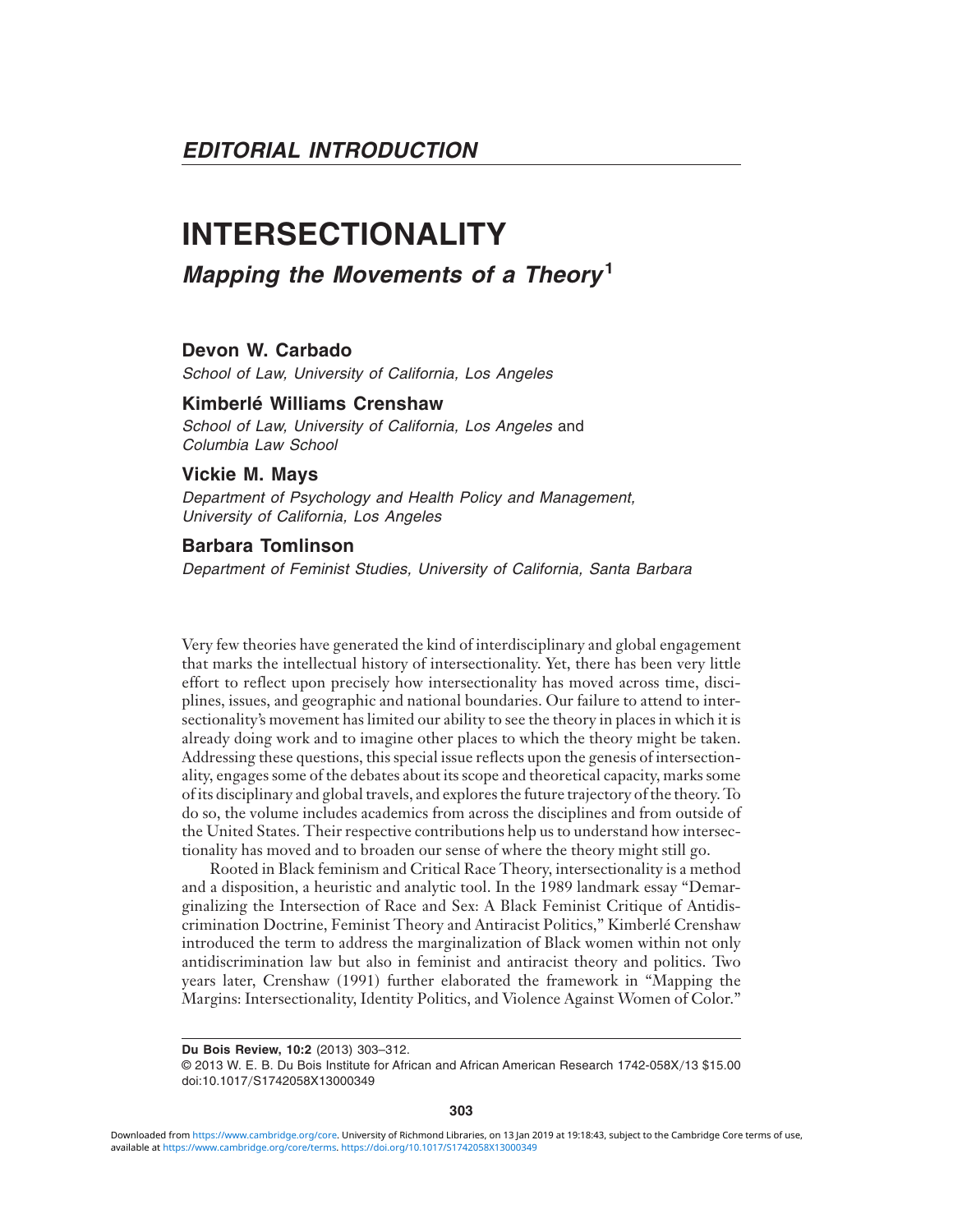There, she employed intersectionality to highlight the ways in which social movement organization and advocacy around violence against women elided the vulnerabilities of women of color, particularly those from immigrant and socially disadvantaged communities.

In both "Demarginalizing" and "Mapping," Crenshaw staged a two-pronged intervention. She exposed and sought to dismantle the instantiations of marginalization that operated within institutionalized discourses that legitimized existing power relations (e.g., law); and at the same time, she placed into sharp relief how discourses of resistance  $(e.g.,$  feminism and antiracism) could themselves function as sites that produced and legitimized marginalization. As a concrete example, Crenshaw described the subtle ways in which the law has historically defined the contours of sex and race discrimination through prototypical representatives, i.e., white women and African American men, respectively. She then demonstrated how this antidiscrimination approach narrowed the scope of institutional transformation, truncated both the understanding of and advocacy around racism and patriarchy, and undermined possibilities for sustaining meaningful solidarity by placing resistance movements at odds with each other.

Since the publications of "Demarginalizing" and "Mapping," scholars and activists have broadened intersectionality to engage a range of issues, social identities, power dynamics, legal and political systems, and discursive structures in the United States and beyond. This engagement has facilitated intersectionality's movement within and across disciplines, pushing against and transcending boundaries, while building interdisciplinary bridges, and prompting a number of theoretical and normative debates. These movements of intersectionality have left behind a lively and provocative travelogue characterized by adaptation, redirection, and contestation. While no single volume could fully capture this travelogue, the essays that constitute this special issue provide a useful window into how intersectionality has moved and the many different places to which it has travelled. As a prelude to introducing these essays, we highlight six important themes that flow from mapping the movements of intersectionality.

First, paying attention to the movement of intersectionality helps to make clear that the theory is never done, nor exhausted by its prior articulations or movements; it is always already an analysis-in-progress. Put another way, there is potentially always another set of concerns to which the theory can be directed, other places to which the theory might be moved, and other structures of power it can be deployed to examine. This is why Crenshaw (1989) described her intervention in "Demarginalizing the Intersection" as "provisional," "one way" to approach the problem of intersectionality. Any analysis must necessarily limit itself to specific structures of power. For example, intersectionality's initial emergence as a product of the juridical erasure of Black women's subjectivity in antidiscrimination law did not interrogate Black men's intersectional marginalization vis-à-vis the criminal justice system. All intersectional moves are necessarily particularized and therefore provisional and incomplete. This is the sense in which a particularized intersectional analysis or formation is always a work-in-progress, functioning as a condition of possibility for agents to move intersectionality to other social contexts and group formations.

Understanding intersectionality as a work-in-progress suggests that it makes little sense to frame the concept as a contained entity. Nor is it productive to anthropomorphize the concept as its own agent replete with specific interests and tasks that reflect its capacity and fundamental orientation. An alternative approach to knowing what intersectionality *is* is to assess what intersectionality *does* as a starting point for thinking about what else the framework might be mobilized to do. A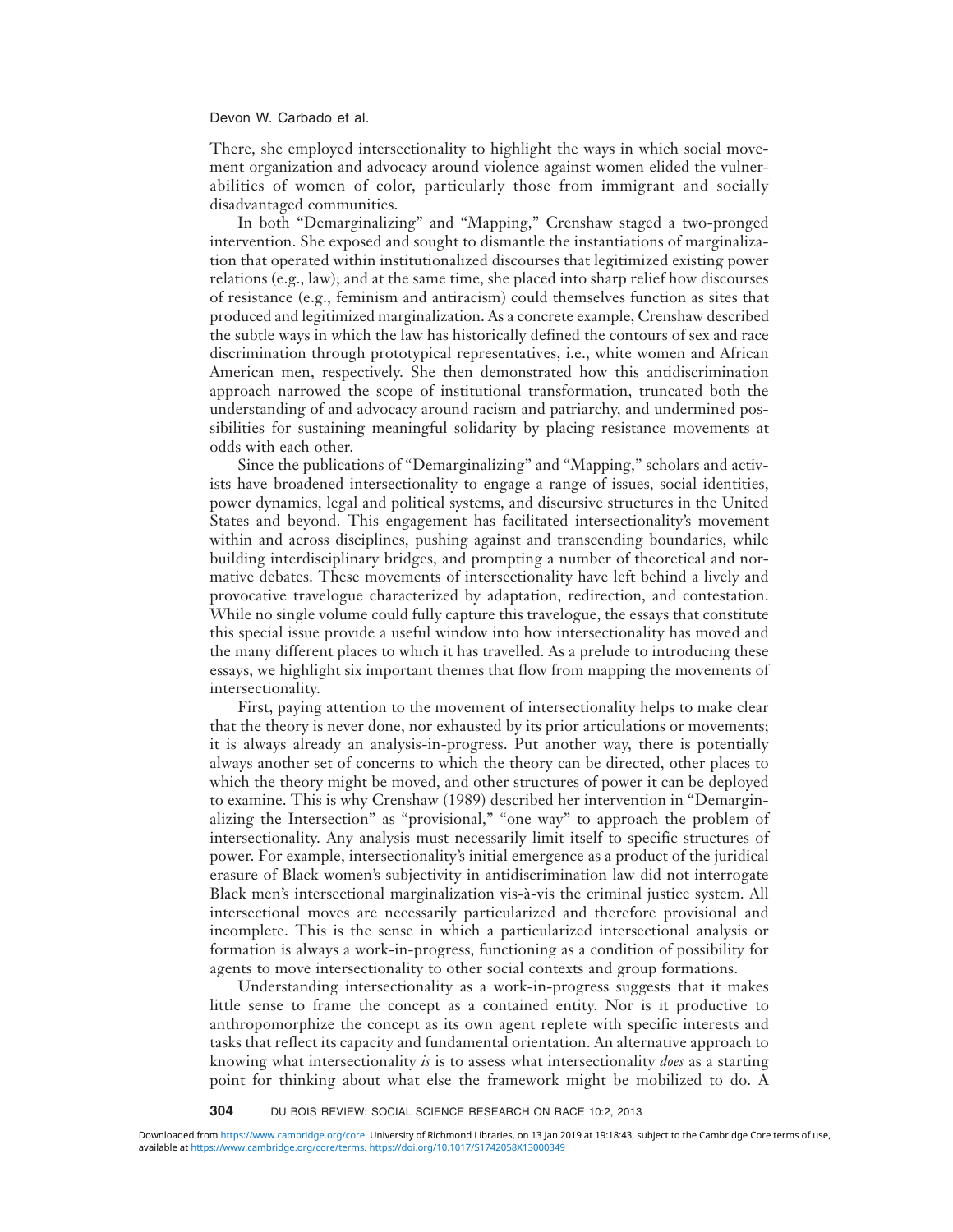work-in-progress understanding of intersectionality invites us to do just that—that is, to see the theory in places in which it is already doing work and to imagine other kinds of work that agents might employ intersectionality to perform.

A second theme that builds on the first is that there is no a priori place for intersectionality in either its discipline of origin, or more broadly in the academy itself. Agents of its movement have sought to adapt, refine, and articulate intersectional projects across multiple disciplines as well as within arenas outside academia altogether. This collection represents only a subset of the disciplines and subfields that have seeded intersectional projects and methods, ranging from law, sociology, and education to history, psychology, and political science.

Third, the movement of intersectionality has not been limited to interdisciplinary travel within the United States, but has encompassed international travel as well. Various academics, advocates, and policy makers have taken up, redeployed, and debated intersectionality within institutional settings and discourses that attend to the global dimensions of history and power.

These international engagements with intersectionality highlight a fourth dimension of intersectionality's movement: an undercurrent of anxiety around the continuing salience of Black women in a theory that reaches beyond their specific intersectional realities. The notion seems to be that Black women are too different to stand in for a generalizable theory about power and marginalization. The travels of intersectionality belie that concern. Actors of different genders, ethnicities, and sexual orientations have moved intersectionality to engage an ever-widening range of experiences and structures of power. At the same time, the generative power of the continued interrogation of Black women's experiences both domestically and internationally is far from exhausted, as contributors to this volume also demonstrate.

The final theme we want to mark is the social movement dimensions of intersectionality. Of course, not all who deploy intersectionality perceive themselves to be part of a social movement. The point is that the multiple contexts in which intersectionality is doing work evidences—more than any abstract articulation of the theory the social change dimension of the concept.

The foregoing themes do not represent the only ways in which intersectionality has moved. We focus on them because they capture important dimensions of the intellectual and political history of intersectionality and thus function as a useful point of departure for introducing the essays that constitute this special issue. In the remainder of this introduction we describe these essays and discuss the extent to which they reflect the various themes highlighted herein.

#### **INTERSECTIONALITY MOVES AS A WORK-IN-PROGRESS**

No particular application of intersectionality can, in a definitive sense, grasp the range of intersectional powers and problems that plague society. This work-inprogress understanding of intersectionality suggests that we should endeavor, on an ongoing basis, to move intersectionality to unexplored places. This is precisely what Dorothy Roberts and Sujatha Jesudason do in their essay, "Movement Intersectionality: The Case of Race, Gender, Disability, and Genetic Technologies." More particularly, Roberts and Jesudason describe a set of valuable lessons in applying insights from intersectionality theory to radical coalition-building and political change. They illustrate that intersectional analysis can identify and emphasize commonalities and create solidarity between political groups. The authors describe their experiences as leaders of the social justice organization Generations Ahead,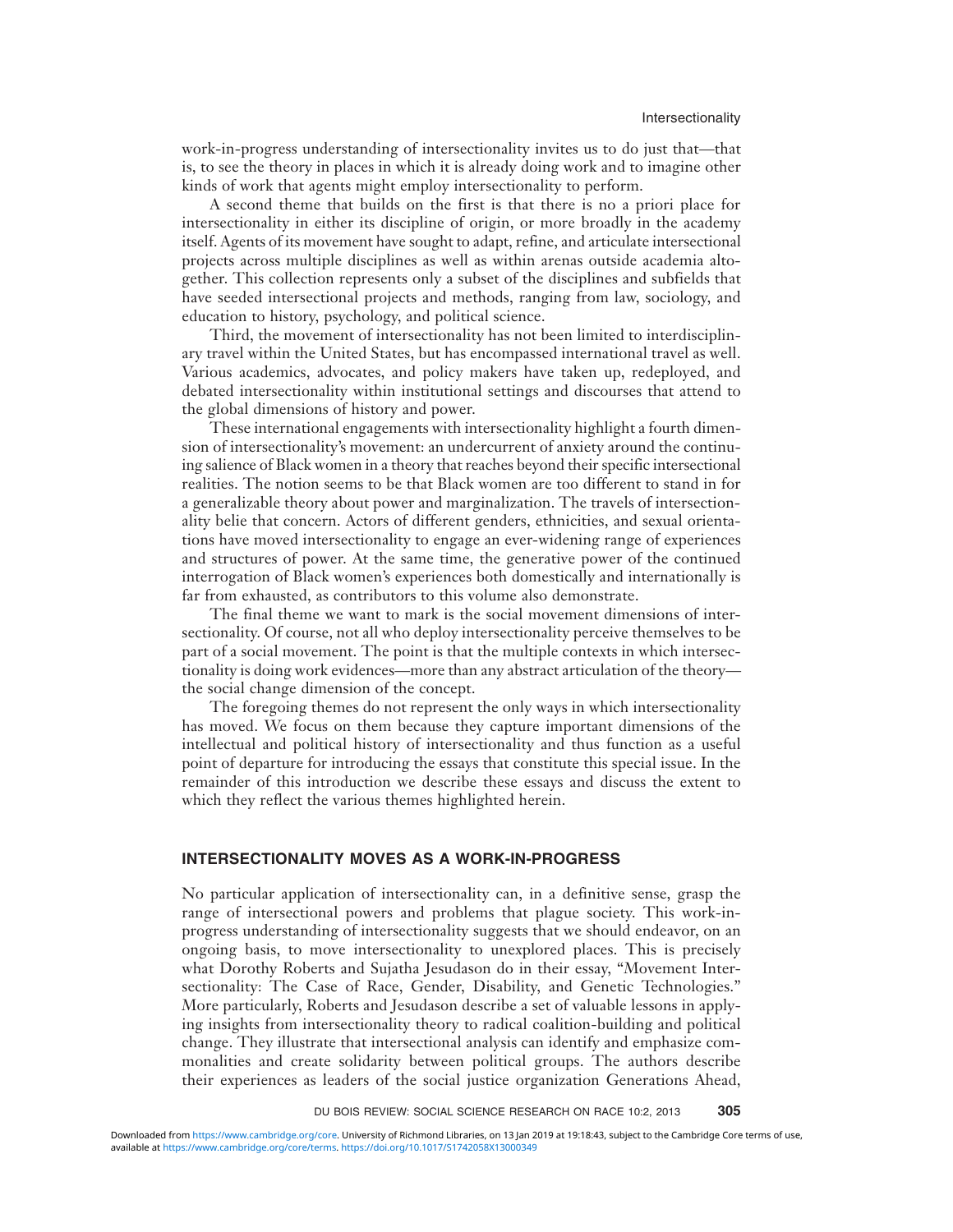employing intersectionality to forge alliances between formerly adverse groups to achieve real political accomplishments. According to Roberts and Jesudason, identifying categorical differences can enhance the potential to build coalitions between movements by acknowledging differences while promoting commonalities. This can lead to mutual acknowledgement of how structures of oppression are related and, therefore, how struggles are linked. They argue that an intersectional lens can reveal, on a given issue and between separate identity groups, perspectives of both privilege and victimhood, and thereby create a connection around shared experiences of discrimination, marginalization, and privilege. Crucially, Roberts and Jesudason's argument suggests that intersectional interventions can facilitate cross-movement building.

Sumi Cho's contribution to this collection, "Post-Intersectionality: The Curious Reception of Intersectionality in Legal Scholarship," more directly advances an argument based on the work-in-progress conceptualization of intersectionality. Cho's essay highlights the temporality of intersectionality's mobility. She challenges the assumption that simply because intersectional analysis has not *yet* entered a particular arena, that it *cannot* enter that arena productively. Schematically, one criticism that Cho examines is the contention that intersectionality cannot do X because it has not heretofore done X. More specifically, the argument claims that because intersectionality originated in an article on race and gender issues (specifically, the Black female experience), it cannot engage experiences outside of that subjectivity. Cho contests this claim both descriptively by arguing that it is not true that intersectionality has focused solely on Black women's experiences, and theoretically by arguing that there is no reason intersectionality cannot engage other categories of power and experience, such as sexuality. According to Cho, "race and gender intersectionality merely provided a jumping off point to illustrate the larger point of how identity categories constitute and require political coalitions." In other words, intersectionality is not fixed to any particular social position. The theory can and does move.

Cho's article is particularly important in setting the stage for articulating the interface between race and sexuality. Scholars, advocates, and activists have brought intersectional prisms to bear in analyzing the diverging trajectories of equality demands vis-à-vis the constitutional law doctrines that govern race and sexuality. This interface warrants deft analysis in the wake of the Roberts Court's dismantling of race based jurisprudence (e.g, restricting racial remediation under the Voting Rights Act), while simultaneously opening up constitutional protections against some practices that reflect historic biases against LBTQ communities. Equally salient is the problematic assertions that "gay is the new black," and the ongoing discussions within racial justice movements about the place of sexuality in antiracist politics and vice versa. These developments cry out for intersectional interrogations, not with the goal of finishing an incomplete project but to broaden the range of work that a variety of agents mobilize intersectionality to perform.

Alfredo Artiles' contribution, "Untangling the Racialization of Disabilities: An Intersectionality Critique Across Disability Models," broadens the reach of intersectionality in precisely the way that Cho's essay suggests. Artiles argues that special education scholarship recognizes the importance of the "racialization of disability," but that scholars have been slow to frame this racialization as an intersectional project. In explaining the benefits and problems of various models examining disability, Artiles deploys intersectional analysis to reframe problems to make new solutions imaginable. Importantly, Artiles shows how scholars can mobilize intersectionality to go beyond the recognition that disability is racialized to theorize how this racialization is produced.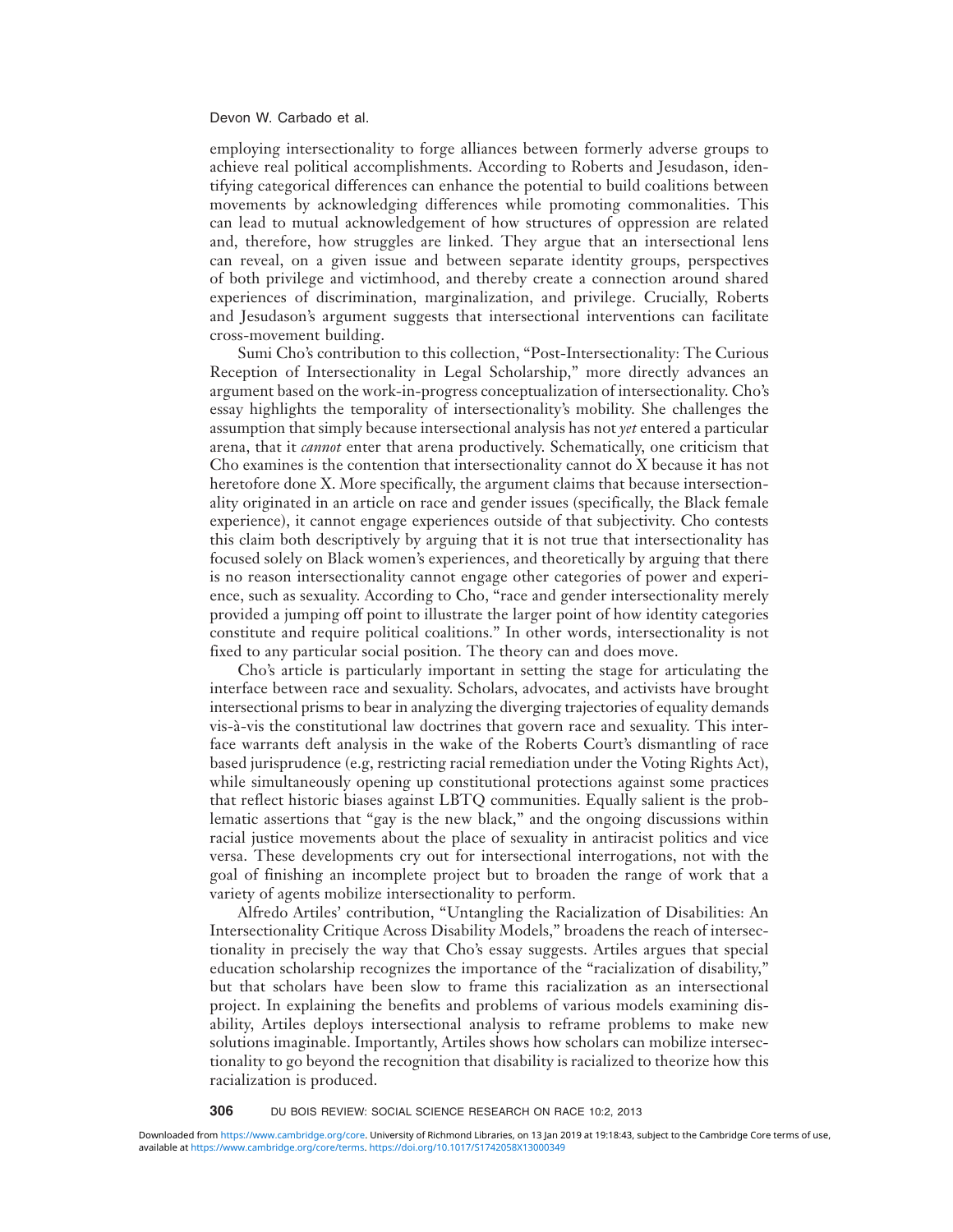# **INTERSECTIONALITY MOVES WITHIN AND ACROSS DISCIPLINES**

Intersectionality moves not only in relation to shifting subjects, but it moves more broadly as a prism linking and engaging scholarly subfields, research methodologies, and topical inquiries. Although intersectional projects that foreground categories and their dynamic relationship to power are most readily identified as prototypically intersectional, Leslie McCall and Averil Y. Clarke remind readers that the terrain upon which the prism works need not be so constrained. In "Intersectionality and Social Explanation in Social Science Research," McCall and Clarke identify aspects of intersectional research that they believe can further develop social explanation in social science research. Focusing on the *process* of developing social science research, they argue that scholars can and should draw from a wide range of empirical research that is not necessarily defined as intersectional, but which nevertheless enables an intersectional analysis. Illustrating their points by focusing on three areas—fertility, marital homogamy, and classical liberalism—they examine how intersectional prisms constructed over the course of the research cycle can generate new insights from data that are not initially framed through an intersectional prism. They also identify challenges associated with constructing intersectional research within particular subfields and propose ways of facilitating communication across disciplinary and subdisciplinary divides.

Moving to an intra-disciplinary interrogation of social psychology, Philip Atiba Goff and Kimberly Barsamian Khan reveal how disciplinary conventions that have historically inhibited intersectional knowledge in law are resonant within contemporary research paradigms pertaining to race and gender bias. In "Sexist Racism and Racist Sexism: How Psychological Science Impedes Intersectional Thinking," the authors argue that social psychology has tended to discount the ways in which race and gender mutually construct each other. Because of this omission, social psychology posits prototypical targets of racism and sexism as Black men and White women, respectively. Goff and Khan's argument parallels the critique of antidiscrimination law that was articulated in "Demarginalizing"—namely, that the prototypical subjects of antidiscrimination protection were Black men (with respect to racism) and White women (with respect to sexism). Drawing examples from experimental social psychology, Goff and Kahn identify how specific methodologies and habits of thought in the sampling, operationalization, and interpretation of data function to marginalize Black women. They draw attention to the potential distortions that nonintersectional methodologies engender, and suggest ways to rethink conventional methods more broadly in order to address the biases embedded within standard research practice.

#### **INTERSECTIONALITY MOVES ACROSS NATIONAL BOUNDARIES**

Intersectionality's domestic life as a prism attuned to localized patterns of thought and action has not impeded its movement into global spheres and international discourses. Intersectionality has moved internationally both as a means to frame dynamics that have been historically distinct within other domestic spheres and also as a way to contest material and political realities that are, by some measures, part of global and transhistorical relations of power. One manifestation of this international movement is the feminist engagement with intersectional discourse in Europe. Although intellectual and political projects have long sought to map the interface between systems of power and their attendant subjects, intersection-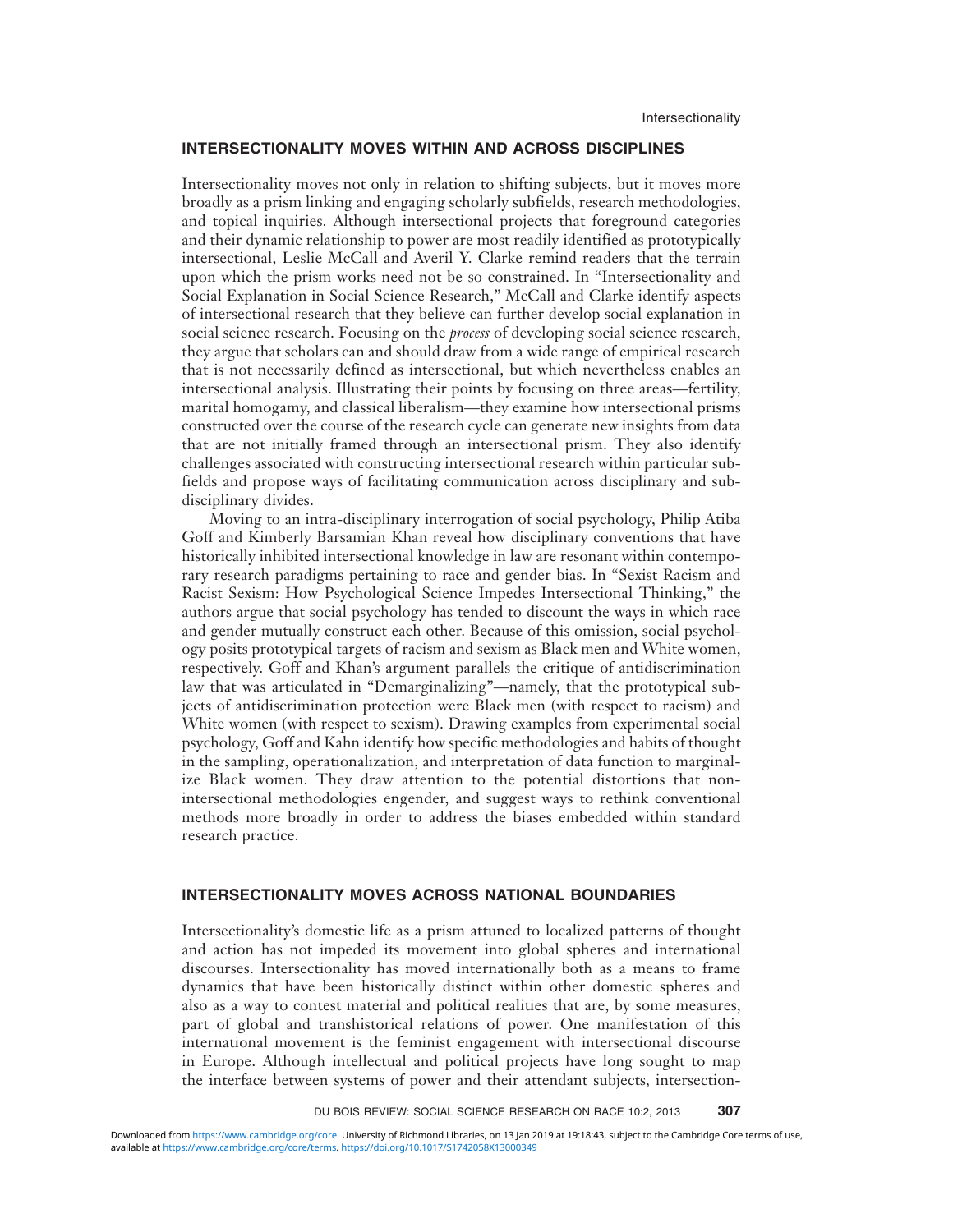ality has emerged within European contexts as a useful tool for articulating these interactions. Yet despite its uptake within feminist discourses, intersectionality frequently has been framed as a North American import that does not reflect the significant differences in the historic context, the disciplinary practices, and discursive traditions between the United States and Europe. One important difference that is often cited in this regard pertains to the relative salience of class over race in Europe, and the minimal traction that analogies to race provide for feminists there.

Sirma Bilge's contribution interrogates efforts on the part of some European feminists to distance intersectionality from its association with race in the United States. In "Intersectionality Undone: Saving Intersectionality from Feminist Intersectionality Studies," Bilge explores the discourse around intersectionality that has emerged in several European conferences and texts to highlight argumentative rhetorics that she maintains have neutralized the political potential of intersectionality. These moves include explicit arguments that intersectionality is a feminist project (as distinct from a racial project), a claim that effectively "whiten[s] intersectionality." Bilge also links the development of intersectionality in Europe to a specifically disciplinary academic feminism that has depoliticized the theory, and to prevailing neoliberal cultures that aim to commodify and manage "diversity." To challenge these developments, Bilge revisits intersectionality's grounding as a counterhegemonic and transformative intervention in knowledge production, activism, pedagogy, and non-oppressive coalitions.

Intersectionality's movement in the international arena draws attention to how contextual differences generate alternative engagements with the theory. Caribbean feminists, for example, have deployed intersectionality to delve into historical relations and nation-building outside the metropole. In so doing, they draw attention to alternative ways of conceptualizing intersectional subjects that place some of the more limited conceptualizations of intersectional work in sharp relief. Tracy Robinson shows, for example, that the hierarchies to which intersectionality attends are considerably more robust than the formal regimes of race, gender, and class power that are embodied by the legally imposed classifications of certain subjects. In "The Properties of Citizens: A Caribbean Grammar of Conjugal Categories," Robinson argues that intersectionality proves productive "for thinking about how conjugality comes into being as a regulatory regime of race, class, and heteropatriachy." Robinson addresses the continuum of conjugal relationships in the Caribbean to show how hierarchies of conjugality were shaped by the intersection of various influences, including "postcolonial family law reforms, censuses, social science research, population policies, national culture, and everyday interactions." Through this matrix of influences, marriage was the idealized hetero-patriarchal institution, while common-law marriage (heterosexual cohabitating unions without legal sanction) occupied the middle of the continuum, and visiting relationships (unions without legal sanction and in which partners do not live together) occupied the far end. In revealing how such regimes are intersectionally constituted, Robinson mobilizes intersectionality to capture dynamics of power beyond the more narrow terrain of articulating identities. Robinson's contribution provides a provocative counterpoint to claims that race or some other marker of social marginalization is inoperative simply because the processes of categorization are not formally articulated as such. More broadly, her analysis demonstrates both the importance of understanding colonial legacies through an intersectional prism, and the importance of understanding how intersectionality moves beyond the metropole.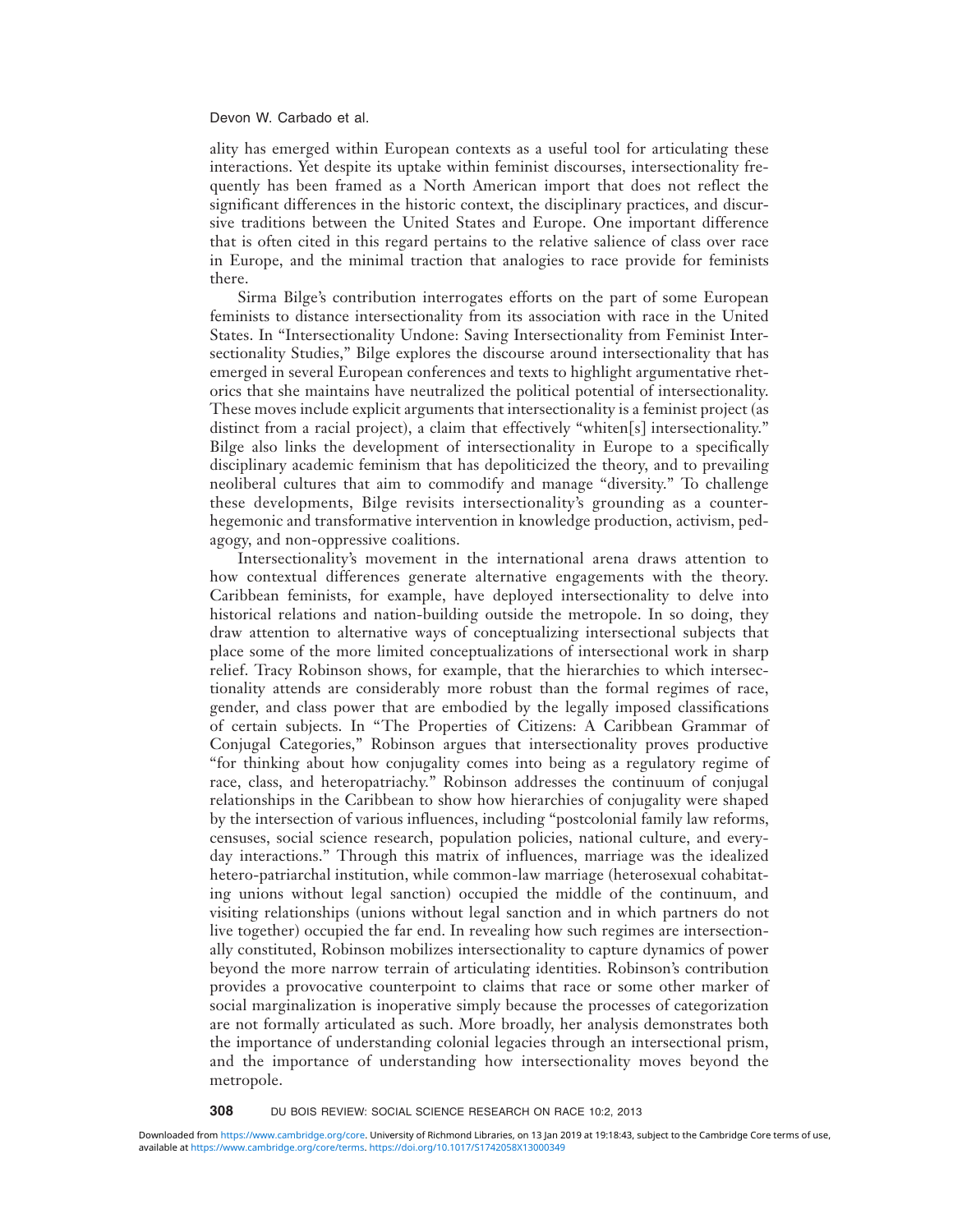#### **INTERSECTIONAL MOVES ENGAGE BLACK WOMEN**

Despite an enormous range of intersectional research addressing concerns of many racial and ethnic groups, genders, sexual orientations, nationalities, disabilities, and so forth, some scholars have criticized intersectionality for focusing "too much" on Black women. Among such critics are those who de-racialize intersectionality as well as those who comfortably work within a paradigm that is sensitive to race but worry that antiracism has been "too concerned" with Blacks. Such arguments imply either that Black women no longer face problems of structural power, or that their subjectivity is too particular to be productive in broader efforts to understand and counter contemporary manifestations of subordination. Three articles in this issue demonstrate that the underlying assumptions of this critique are thoroughly contestable.

In "Public Tales Wag the Dog: Telling Stories about Structural Racism in the Post-Civil Rights Era," Tricia Rose focuses on the case of Kelley Williams-Bolar, an African American single mother from Ohio who was arrested in 2011, charged with a felony, and jailed for sending her two daughters to a predominantly White suburban public school in violation of the township's residency requirements. In examining the public and legal discourse surrounding the case, Rose draws out the intersectional dimensions of the narrative that framed Williams-Bolar as the embodiment of the single Black mother on welfare. Rose names the intersections of gender, economic privilege, spatial containment, systemic educational inequality, and racialized criminalization as the "invisible intersections of colorblind racism." It is through these converging narratives that Williams-Bolar's protective investment in her children is recast as a symbol of criminalized Black motherhood. Importantly, the backdrop against which Williams-Bolar is framed reflects myriad disadvantages that touch multiple populations. Yet, the potential coalition that might otherwise arise from this convergence of interests is aborted by the unyielding stigma attached to Williams-Bolar, a multiply-marginalized subject. Rose draws attention to how uncontested intersections invisibly construct the stifling terms of social life and also defeat the possibilities of emerging coalitions of resistance. She concludes with an argument about the role of mass media in mobilizing a powerful counter-narrative.

The theme of intersectionality in relation to social control is further amplified in Priscilla Ocen's "Unshackling Intersectionality." Ocen casts her gaze at prisons, an institutional and social embodiment of racialized punishment that has drawn substantial attention from scholars and advocates over the last decade. Although existing scholarship has understood incarceration as a system of racial control, Ocen charts new territory by deploying intersectionality to draw attention to Black women's vulnerability to the criminal justice system. Ocen argues that "prison operates to discipline, police, and punish deviant gender identity performance in ways that are deeply raced, classed, and animated by heteronormativity." Ocen describes how the intersection of race, class, and gender render Black women particularly vulnerable to harassment and violence—including being shackled during childbirth—once they are incarcerated. Moreover, negative constructs of Black women, such as the term "welfare queen" and the claim that Black women's households are criminogenic, have legitimated the view "of Black women as pathways to disorder and criminality." As such, according to Ocen, intersectional prisms on incarceration need not be limited to the specific contours of Black women's vulnerability, but should seek to understand how the convergence of gender, race, and class has constituted fertile ground upon which incarceration became a mass project. "Incarceration became a response to manage Black inequality that was allegedly caused by Black familial pathologies."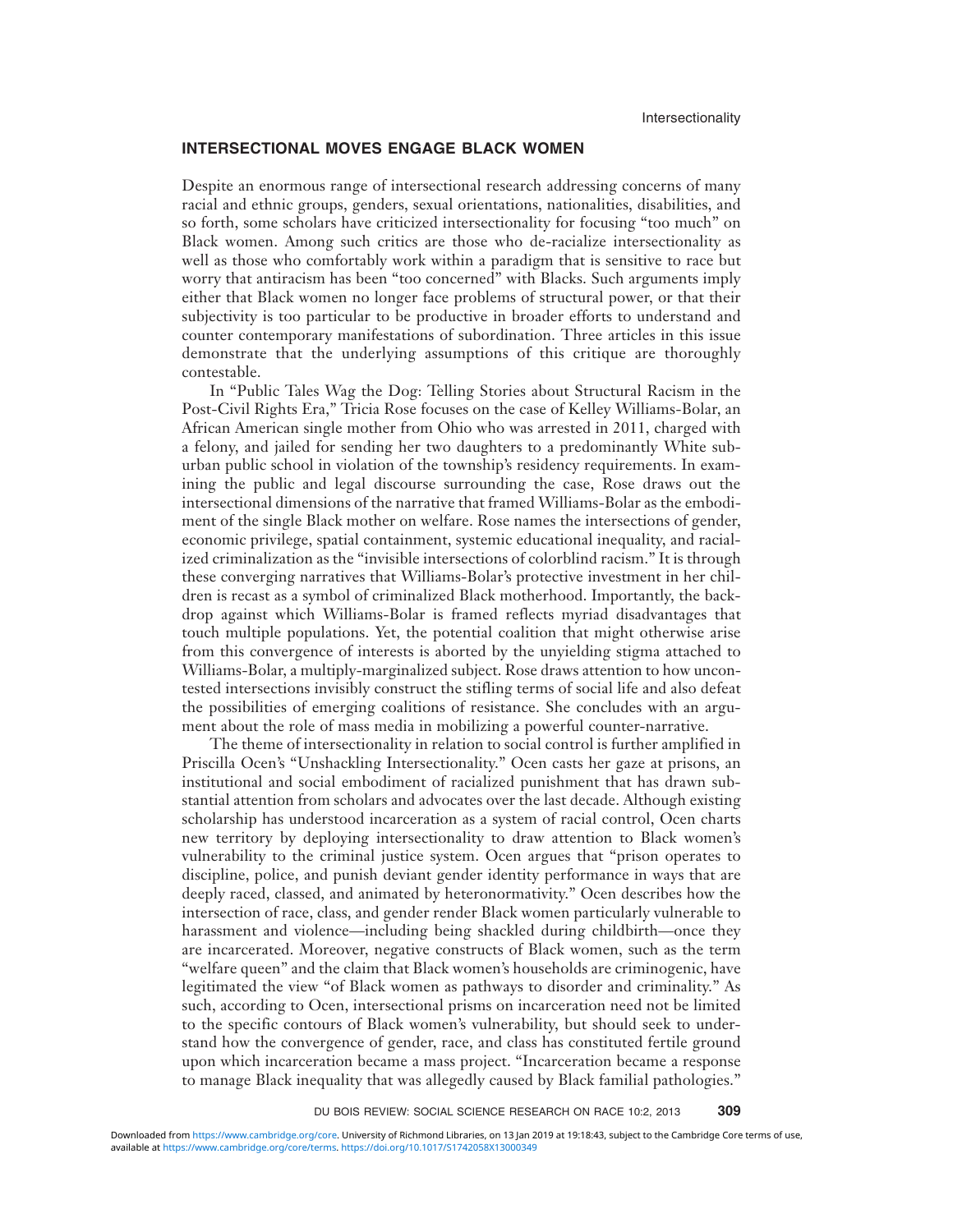#### Devon W. Carbado et al.

Thus, the framing of Black women as non-normative women is a critical site for disrupting the patriarchal underbelly of mass incarceration that entraps both Black men and women. Ocen's essay, together with Rose's, cautions against imperatives to "get beyond" Black women's experiences. Their work reveals not only how crucial intersectionality is to engendering our understanding of race and criminal justice, but how the marginalization of Black women within the media as well as within social justice discourses leads to an under-theorization of the contours of social control.

Further elaborating intersectionality moves, Devon W. Carbado and Mitu Gulati uncover a further iteration of intersectionality, namely "intra-intersectional" discrimination. To illustrate this intra-intersectional distinction, Carbado and Gulati explore the vulnerability of professional Black women to workplace discrimination in "The Intersectional Fifth Black Woman." Carbado and Gulati employ a narrative of a hypothetical "fifth" Black woman named Tyisha, one of five Black women who interview for an associate position at a law firm. Four of the Black women get hired, but Tyisha does not. Carbado and Gulati discuss how certain performative dynamics perceived by the firm—specifically one's demeanor and other characteristics such as name, accent, hair, political identity, social identity, marital status, residence, and religious affiliation—caused Tyisha to be a victim of discrimination while the other four Black women were not. Specifically, all of the five Black women are ostensibly in the same intersectional group (Black women); however, because Tyisha's performative identity has a stronger "Black racial signification" than the other four Black women, she is not hired based on negative racialized gender perceptions held by the firm. Naming this phenomena "intra-intersectional discrimination," Carbado and Gulati expand their notion of a "performative conceptualization of race" to encompass its intersectional expressions. Like Rose and Ocen, Carbado and Gulati employ intersectionality not to move beyond Black women's experiences, but to better understand them.

# **INTERSECTIONALITY MOVES TO ENGAGE BLACK MEN**

In "Black Male Exceptionalism?: The Problems and Potential of Black Male-Focused Interventions," Paul Butler challenges a widespread thesis that Black males are more marginalized than Black women and, therefore, deserve more of our attention and aid in countering racial subordination. Butler defines "Black male exceptionalism" as the notion that African American males are at the bottom of almost every index of inequality—exceptionally burdened and marginalized—and therefore should be treated as a distinct group in fashioning racial justice strategies. According to Butler, numerous organizations ranging from traditional civil rights groups like the NAACP to local governments have responded favorably to Black male exceptionalism by structuring how civil rights interventions are framed and how they are funded. Butler contends that the metaphor of "endangered species" is problematic in that it is aggrandizing, victimizing and evokes the notion of animal conservation. Interrogating the claim of Black male exceptionalism through an intersectional lens, Butler questions whether the ideological "monopoly" it holds on racial justice issues is justified. Butler argues that the deep disparities in resourcing social justice interventions for Black men and Black women are not justified and contends that the needs and interests of Black women are as important as those of Black men. He concludes by urging proponents to embrace gender equity as a value in antiracist discourses, beginning with the presumption that Black women should enjoy equal time and equal funding.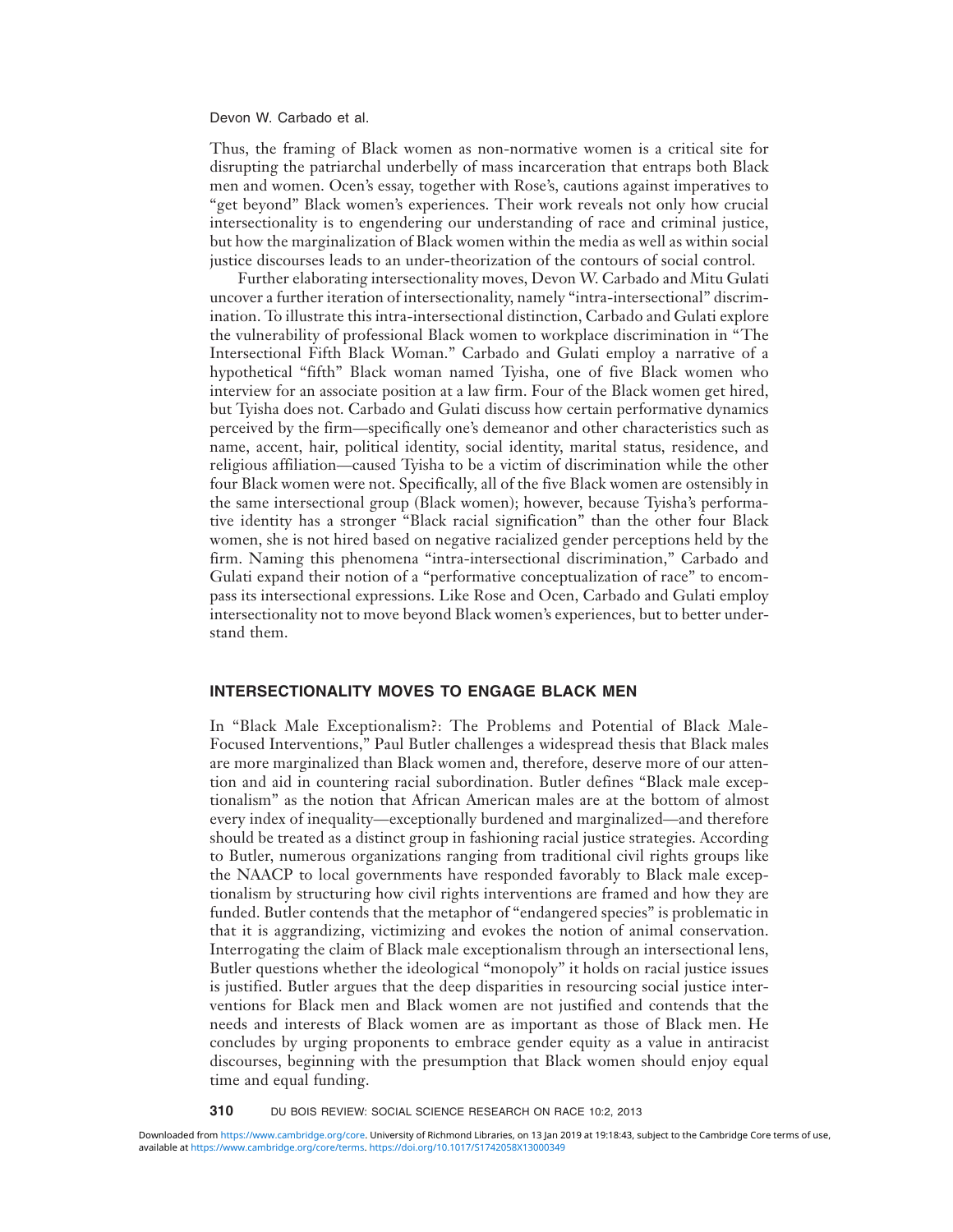The intersectional politics of racial solidarity is also a central theme of Luke Charles Harris's contribution, "The Sounds of Silence: Taking Stock of a Political Travesty." In his critical examination of the nomination of Justice Clarence Thomas to the U.S. Supreme Court, Harris presents a clear example of how an uncritical embrace of the endangered Black male narrative can legitimize Black men's claims of racial injustice and discredit similar claims on the part of Black women. This displacement not only contributes to an intraracial discourse that legitimizes certain injustices that are visited upon Black women, but it may also generate consent within the Black community to conservative social policies that are frequently packaged together with such rhetorics.

According to Harris, Clarence Thomas deployed the trope of the endangered Black male to garner support for his nomination and to deflect attention away from Anita Hill's allegation of sexual harassment. More specifically, Thomas claimed that Senate hearings on his nomination, against the backdrop of Hill's allegations, were a form of "high-tech lynching." Through this deployment of this symbol of racial terrorism, Anita Hill became embattled within the Black community as a race traitor, while Justice Thomas garnered widespread support as a Black man in trouble. "Lost in the bluster of Thomas' use of the metaphor was the reality that no Black man had ever been lynched at the behest of an aggrieved Black woman." Harris makes clear that "Anita Hill had become persona non grata for many Blacks because they felt that even if her allegations were true she should not have sought to bring a brother down." Black women were expected "to put loyalty to their race first and foremost, even in cases where they may have been subjected to unprofessional or predatory conduct by Black men." These demands of solidarity, however, were gendered and unidimensional, a dynamic that Harris elaborates in the subsequent re-enactment of Black women's marginality in Black political rhetoric. Harris does not offer the Clarence Thomas confirmation hearings to question the historical functions of solidarity, nor does he suggest a fundamental indeterminacy around the political and social interests of the Black community. Instead, Harris challenges us to reimagine a Black political sphere that acknowledges and honors the linked fate of Black men and women.

Together, Harris's and Butler's contribution reveal the work intersectionality can perform in engaging the contemporary contours of Black political discourse as well as Black male subjectivity. An underlying theme of both is that intra-racial political discourse that is silent about or in fact receptive to the marginalization of Black women unduly limits the scope of Black politics and undermines the realizability of a politics that centers the well-being of women as well as men.

#### **INTERSECTIONALITY AS A SOCIAL MOVEMENT**

The last theme might be framed as the link that draws the collection full circle, connecting the first article that shows how intersectionality was deployed to highlight unexpected coalitions to the last article that imports intersectional analysis to interrogate rhetorics of solidarity that are presumed but not realized. Beyond its role as a thematic book-end, our deployment of intersectionality's engagement with social movement, however, is a theme that appears throughout the collection. When Kimberlé Crenshaw drew upon Black feminist multiplicitous conceptions of power and identity as the analytic lens for intersectionality, she used it to demonstrate the limitations of the single-axis frameworks that dominated antidiscrimination regimes and antiracist and feminist discourses. Yet, consistent with the practical dimensions